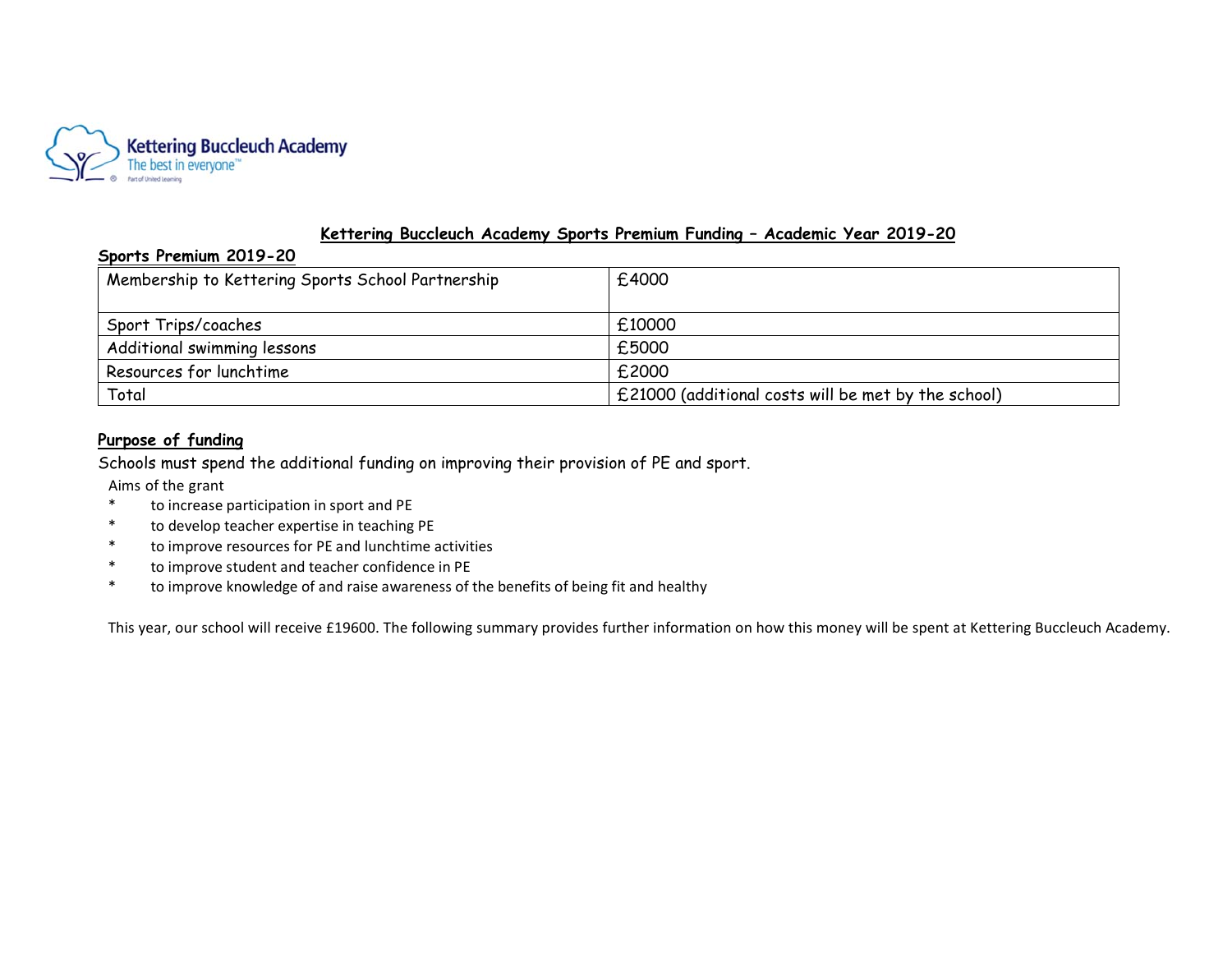| <b>Primary PE &amp;</b><br><b>Sport Premium</b>                                                                                                        | School/focus<br>planned impact                                                                                                                                                                                                                  | <b>Actions to achieve</b>                                                                                                                      | <b>Responsibility</b> | Planned<br><b>Funding</b> | <b>Actual</b><br><b>Funding</b> | Summary of<br>evidence and | Sustainability/Next<br><b>Steps</b> |
|--------------------------------------------------------------------------------------------------------------------------------------------------------|-------------------------------------------------------------------------------------------------------------------------------------------------------------------------------------------------------------------------------------------------|------------------------------------------------------------------------------------------------------------------------------------------------|-----------------------|---------------------------|---------------------------------|----------------------------|-------------------------------------|
| <b>Key Outcome</b><br>Indicator                                                                                                                        | on pupils                                                                                                                                                                                                                                       |                                                                                                                                                |                       |                           |                                 | impact                     |                                     |
| Key Indicator<br>1: To improve<br>the<br>engagement<br>of all pupils in<br>regular<br>physical<br>activity                                             | To improve the<br>lunch time<br>provision to<br>ensure that all<br>children can<br>engage in an<br>active lunch<br>break.                                                                                                                       | Decide upon the games for<br>lunch time. Train the<br>children to lead games.<br>Order the equipment. AO<br>to monitor and meet with<br>CC.    | SC/CC                 | £2000                     |                                 |                            |                                     |
|                                                                                                                                                        | To arrange<br>extra swimming<br>sessions for<br>those children<br>who cannot<br>swim and need<br>more that the<br>generic<br>entitlement                                                                                                        | SC to organise and arrange                                                                                                                     |                       | £5000                     |                                 |                            |                                     |
| Key Indicator 2:<br>To improve the<br>profile of P.E<br>and sport being<br>raised across<br>the school as a<br>tool for whole<br>school<br>improvement | Membership to<br>Kettering<br><b>Schools Sports</b><br>Partnership will<br>ensure that<br>there are more<br>opportunities<br>for our children<br>to engage in<br>competitive<br>sports outside<br>of school<br>This will also<br>open up a wide | Identify<br>tournaments/competitions<br>being offered through<br><b>KSSP</b><br>Link any tournaments to<br>the units/scheme being<br>delivered | SC/AM                 | £4000                     |                                 |                            |                                     |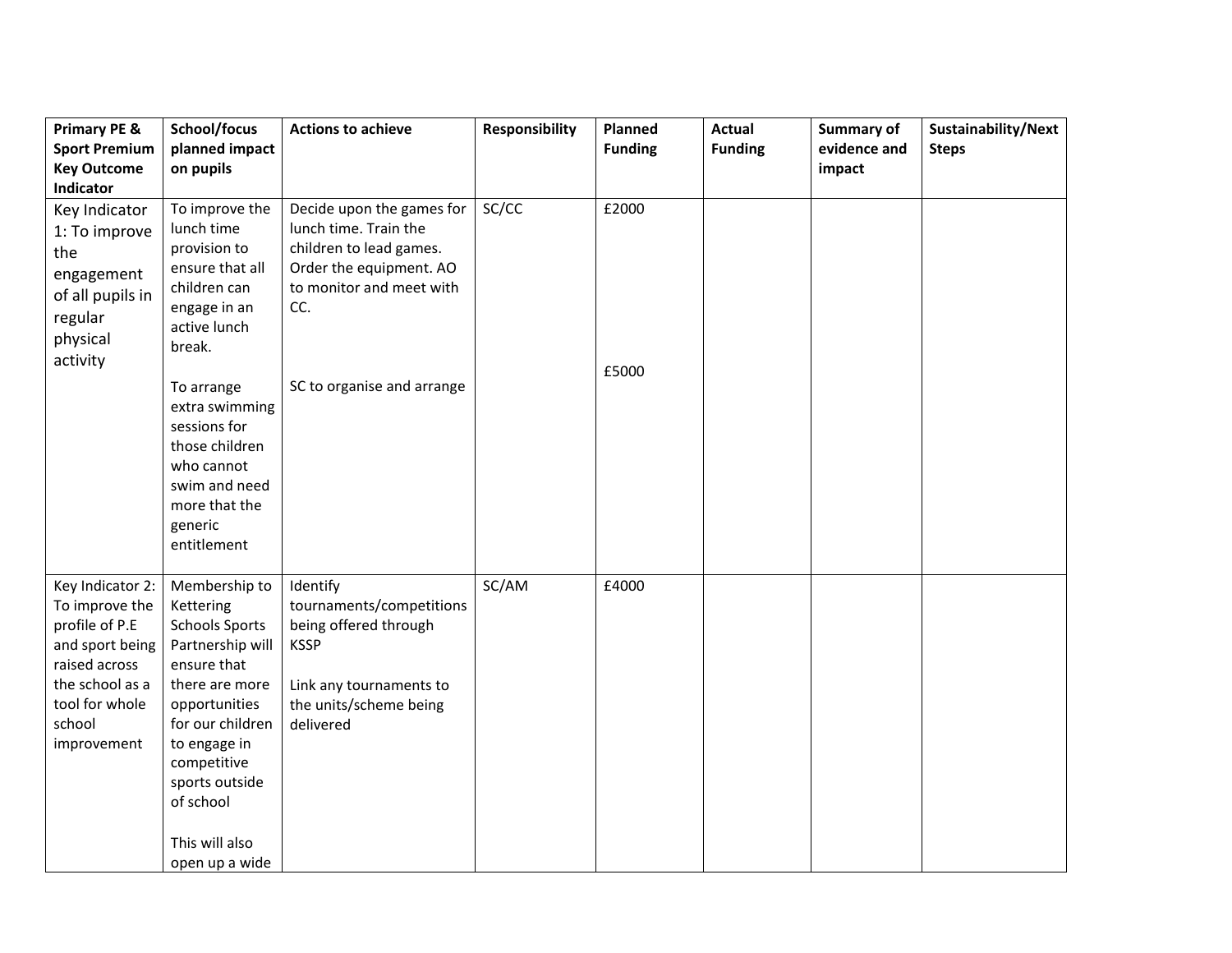|                                                                                                           | variety of<br>sports for the<br>children to<br>participate in<br>and in many<br>cases there will<br>be sports that<br>the children<br>have not<br>encountered<br>before.                                                                                                                   |                                                                                                                                            |       |        |  |  |
|-----------------------------------------------------------------------------------------------------------|--------------------------------------------------------------------------------------------------------------------------------------------------------------------------------------------------------------------------------------------------------------------------------------------|--------------------------------------------------------------------------------------------------------------------------------------------|-------|--------|--|--|
| Key Indicator 3:<br>To have a<br>broader range<br>of sports and<br>activities<br>offered to all<br>pupils | All classes to<br>arrange a<br>sports trip. The<br>sports trip will<br>be based<br>around a sport<br>that the<br>children may<br>not have had<br>the opportunity<br>to access<br>previously.<br>To arrange<br>World's Tallest<br>Man to talk<br>about Growth<br>Mindset with<br>the pupils | SC to liaise with year<br>groups and arrange a trip.<br>SC to map the skills out<br>from year group to year<br>group.<br>SC to book trips. | SC/AM | £10000 |  |  |
| Key indicator 4:<br>To increase the<br>participation in<br>competitive<br>sport.                          | All year groups<br>to have a<br>professional<br>coach in to<br>deliver P.E<br>sessions. These<br>sessions will<br>encourage<br>greater<br>participation in                                                                                                                                 | SC to organise and book<br>professional coaches<br>SC to map out each year<br>group                                                        | SC/AM | £10000 |  |  |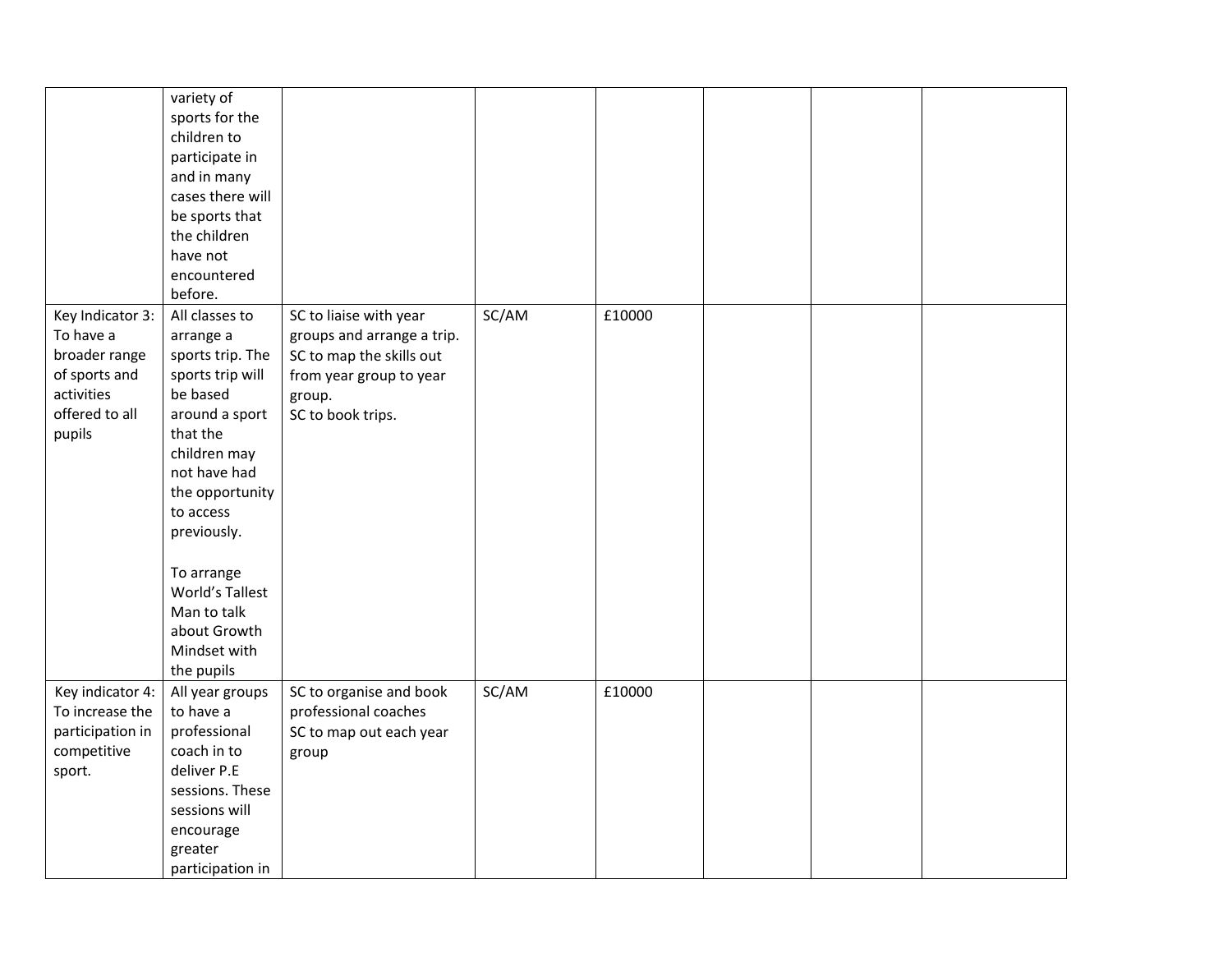| competitive    |  |  |  |
|----------------|--|--|--|
| sport and will |  |  |  |
| upskill the    |  |  |  |
| teachers.      |  |  |  |



# Sports Premium Funding Impact 2018‐19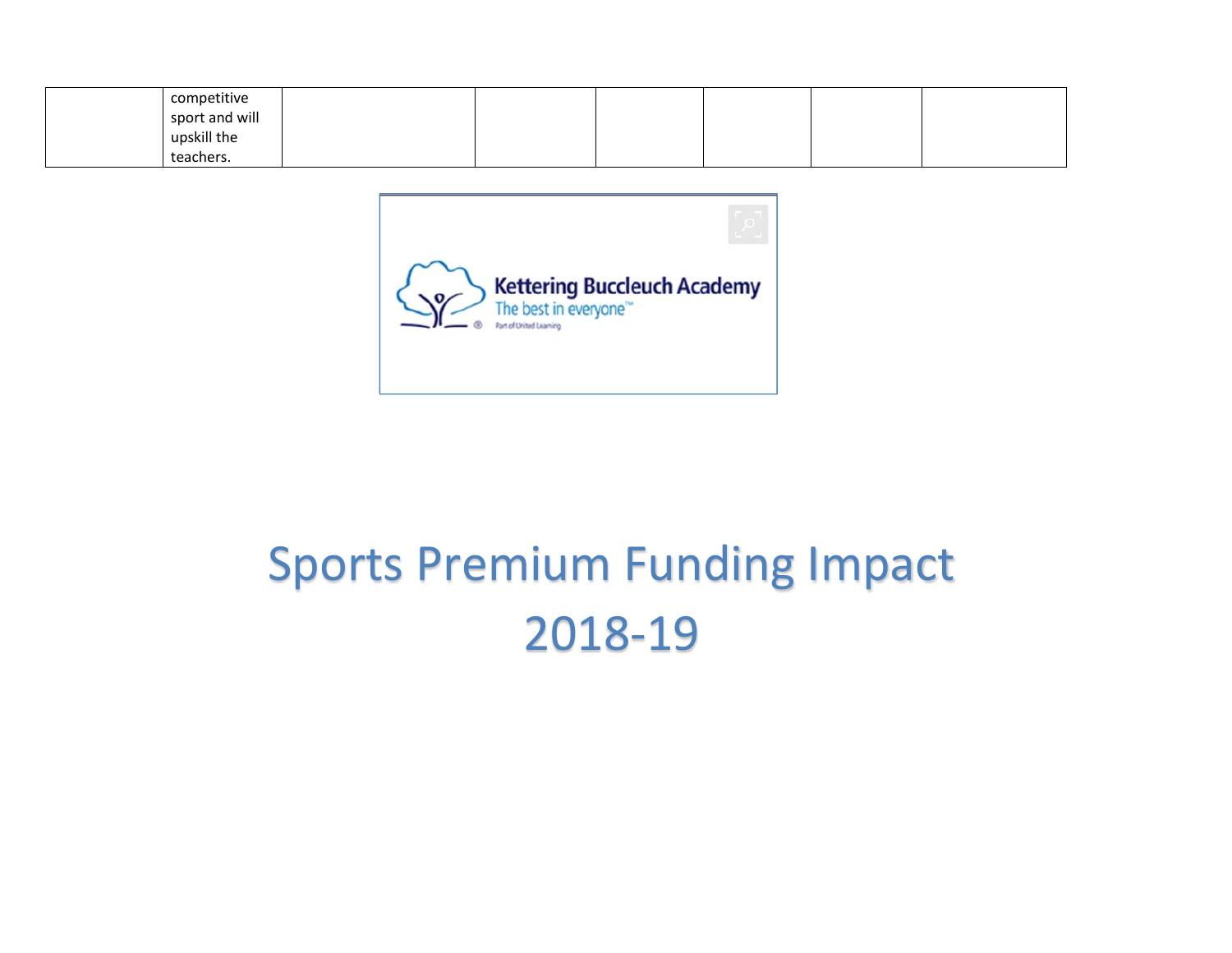Support for review and reflection ‐ considering the 5 key indicators from DfE, what development needs are a priority for your setting and your students now and why? Use the space below to reflect on previous spend, identify current need and priorities for the future.

| Key achievements to date:                                                                                                                                                                                                                                                                         | Areas for further improvement and baseline evidence of need:                                                                                                                                                                                                                               |
|---------------------------------------------------------------------------------------------------------------------------------------------------------------------------------------------------------------------------------------------------------------------------------------------------|--------------------------------------------------------------------------------------------------------------------------------------------------------------------------------------------------------------------------------------------------------------------------------------------|
| We have installed an outside gym. This has provided an extra facility for staff<br>to utilize during PE sessions with the children. This has also meant that<br>children have a wider range of physical activities that they can access during<br>recreational times.                             | Our outdoor area for EYFS does not meet the physical needs of our children.<br>We want to develop a space where the children can fully engage in the outside<br>space and better develop their fine and gross motor skills.                                                                |
| The profile of sport has raised significantly in our school by offering free sport found that many of our pupils do not have the opportunity to learn how to<br>Sport Partnership and our children have had access to numerous sporting<br>competitions. This is something that we will continue. | We would also like to offer swimming above the statutory guidance as we have<br>clubs that are available to all children and the fact that we are part of Kettering swim. Whilst this has improved this year, we still feel that this is a vital extra to<br>the children who cannot swim. |

| Meeting national curriculum requirements for swimming and water safety                                                                                                                                                         | Please complete all of the below*: |
|--------------------------------------------------------------------------------------------------------------------------------------------------------------------------------------------------------------------------------|------------------------------------|
| What percentage of your current Year 6 cohort swim competently, confidently and proficiently over a distance 57%<br>of at least 25 metres?                                                                                     |                                    |
| What percentage of your current Year 6 cohort use a range of strokes effectively [for example, front<br>crawl, backstroke and breaststroke]?                                                                                   | 57%                                |
| What percentage of your current Year 6 cohort perform safe self-rescue in different water-based<br>situations?                                                                                                                 | 47%                                |
| Schools can choose to use the Primary PE and Sport Premium to provide additional provision for swimming<br>but this must be for activity over and above the national curriculum requirements. Have you used it in this<br>way? | Yes                                |



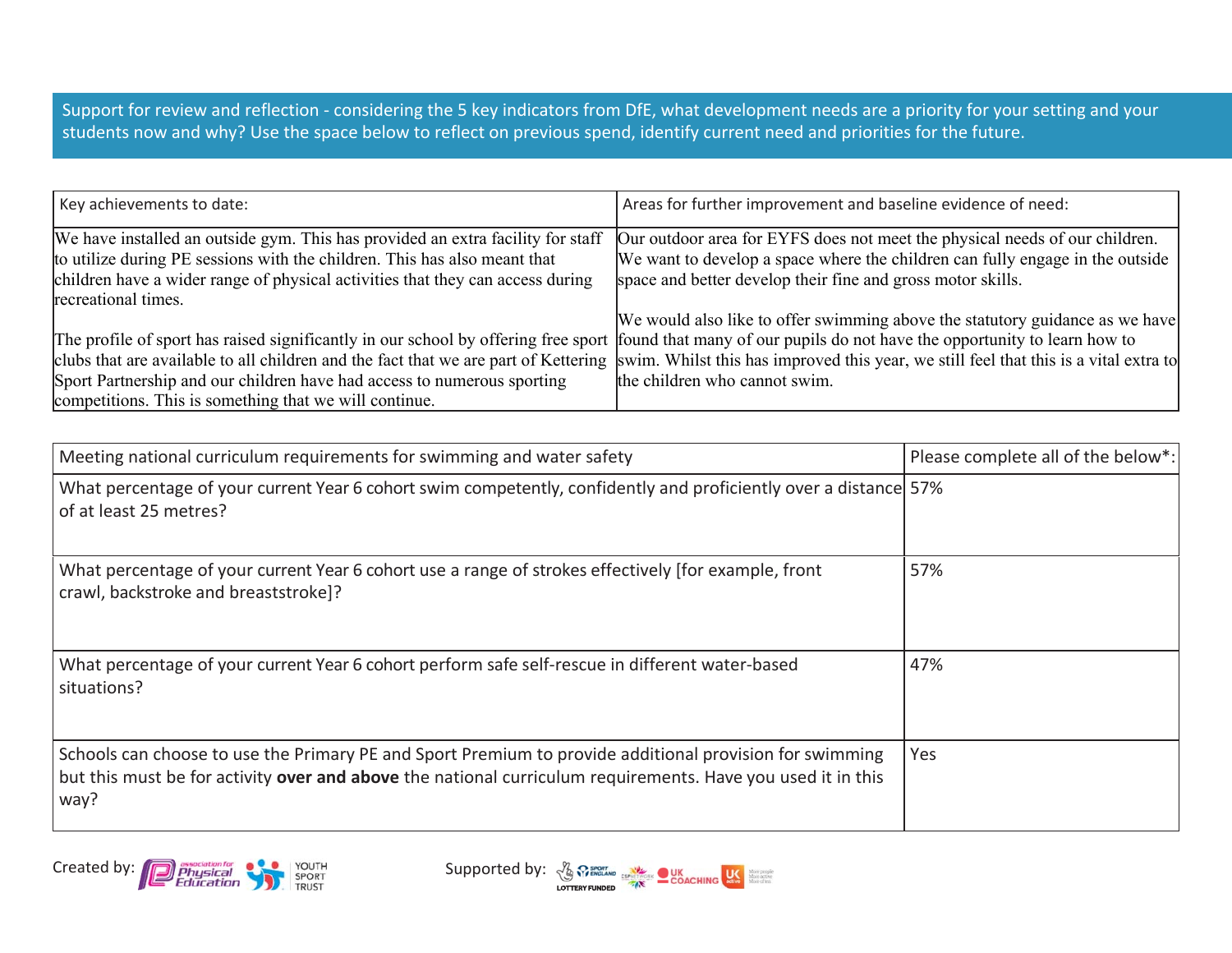## **Action Plan and Budget Tracking**

Capture your intended annual spend against the 5 key indicators. Clarify the success criteria and evidence of impact that you intend to measure to evaluate for students today and for the future.

| Academic Year: 2018/19                                                                                                                                                                                                     | Total fund allocated: £20020                                                          | Date Updated: September 2019 |                                                                                                                                              |                                             |
|----------------------------------------------------------------------------------------------------------------------------------------------------------------------------------------------------------------------------|---------------------------------------------------------------------------------------|------------------------------|----------------------------------------------------------------------------------------------------------------------------------------------|---------------------------------------------|
| Key indicator 1: The engagement of all pupils in regular physical activity - Chief Medical Officer guidelines recommend that<br>primary school children undertake at least 30 minutes of physical activity a day in school |                                                                                       |                              |                                                                                                                                              |                                             |
| School focus with clarity on<br>intended impact on pupils:                                                                                                                                                                 | Actions to achieve:                                                                   | Funding<br>allocated:        | Evidence and impact:                                                                                                                         | Sustainability and suggested<br>next steps: |
| To improve recreational time by<br>supplying sports resources during<br>lunchtime                                                                                                                                          | CC to order stock and organise<br>different sporting activities during<br>lunchtimes. | 2000                         | We now have less behavioural<br>incidents and more children being lunch staff.<br>active every day.                                          | More training required for                  |
| Key indicator 2: The profile of PE and sport being raised across the school as a tool for whole school improvement                                                                                                         |                                                                                       |                              |                                                                                                                                              |                                             |
| School focus with clarity on<br>intended impact on pupils:                                                                                                                                                                 | Actions to achieve:                                                                   | Funding<br>allocated:        | Evidence and impact:                                                                                                                         | Sustainability and suggested<br>next steps: |
| Brand new install of an outdoor gym<br>We have also found that children have<br>increasingly low upper body strength.<br>This equipment will help us to combat<br>this issue.                                              | Quotations to be collected.<br>Staff to be trained                                    | 10000                        | All pupils have now used the<br>equipment<br>Pupils who has poor coordination<br>and upper body strength receive<br>interventions run by SC. | To install some all weather<br>flooring     |



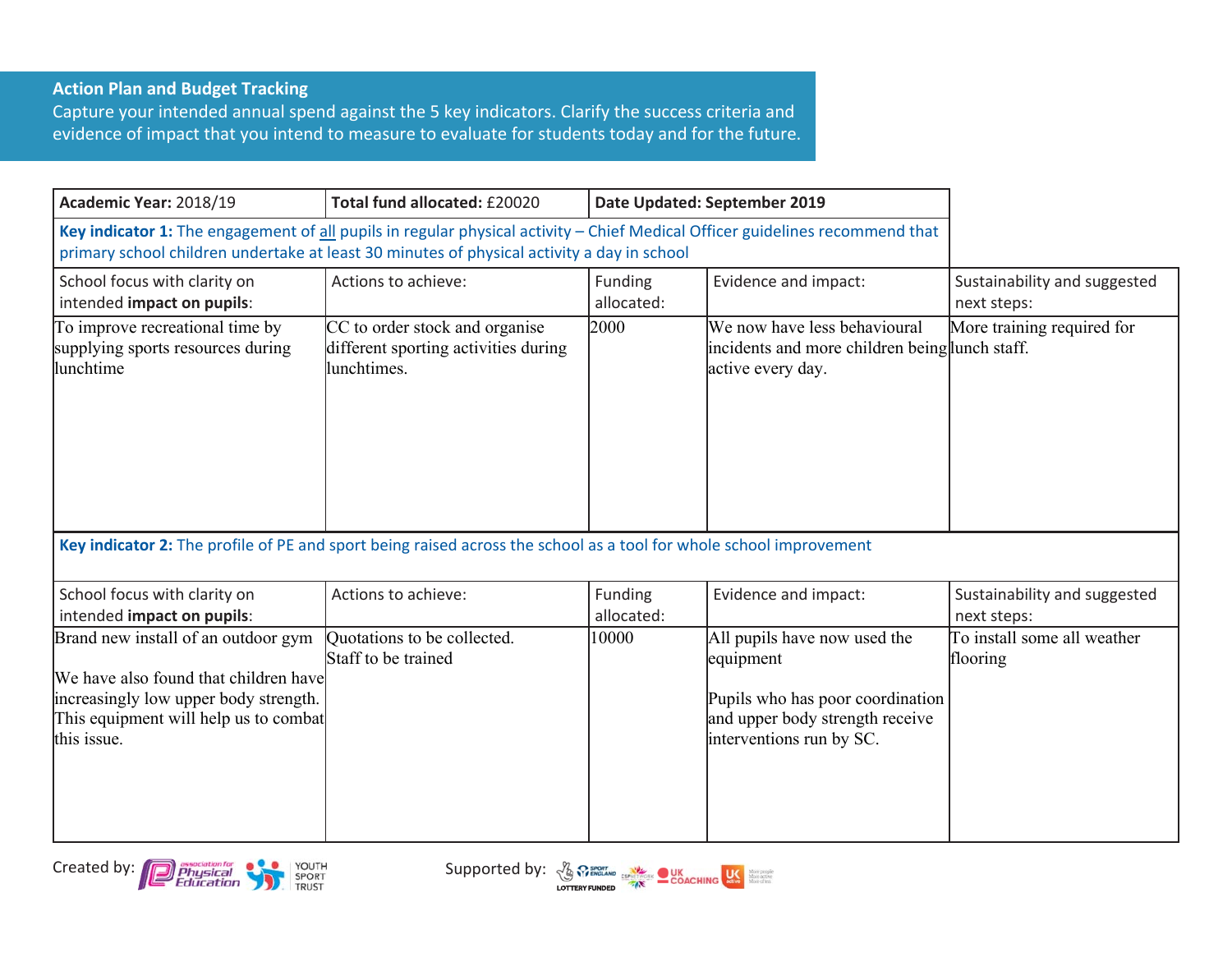| Key indicator 3: Broader experience of a range of sports and activities offered to all pupils                                                                                                                                                                                                                                                                     |                                             |                       |                                                                                                                                                                                                                                                                                                                                                                                                                                                                                                                                   |                                                                                                                                                                                                                           |
|-------------------------------------------------------------------------------------------------------------------------------------------------------------------------------------------------------------------------------------------------------------------------------------------------------------------------------------------------------------------|---------------------------------------------|-----------------------|-----------------------------------------------------------------------------------------------------------------------------------------------------------------------------------------------------------------------------------------------------------------------------------------------------------------------------------------------------------------------------------------------------------------------------------------------------------------------------------------------------------------------------------|---------------------------------------------------------------------------------------------------------------------------------------------------------------------------------------------------------------------------|
| Percentage of total allocation:                                                                                                                                                                                                                                                                                                                                   |                                             | $\%$                  |                                                                                                                                                                                                                                                                                                                                                                                                                                                                                                                                   |                                                                                                                                                                                                                           |
| School focus with clarity on intended<br>impact on pupils:                                                                                                                                                                                                                                                                                                        | Actions to achieve:                         | Funding<br>allocated: | Evidence and impact:                                                                                                                                                                                                                                                                                                                                                                                                                                                                                                              | Sustainability and suggested<br>next steps:                                                                                                                                                                               |
| In the mornings and after school, we<br>will offer free clubs that will be<br>available to all students. This will<br>impact on their confidence and<br>health and fitness.                                                                                                                                                                                       | SC to put together a timetable of<br>clubs. | £4350                 | The rate of club take-up is 65%.<br>This is up from 42%                                                                                                                                                                                                                                                                                                                                                                                                                                                                           | The before and after school<br>clubs have been very popular.<br>This has been very successful<br>and we will continue to offer<br>this to our students but will<br>allocate school funds as<br>opposed to sports premium. |
| Key indicator 4: Increased participation in competitive sport                                                                                                                                                                                                                                                                                                     |                                             | %                     |                                                                                                                                                                                                                                                                                                                                                                                                                                                                                                                                   |                                                                                                                                                                                                                           |
| School focus with clarity on intended Actions to achieve:<br>impact on pupils:                                                                                                                                                                                                                                                                                    |                                             | Funding<br>allocated: | Evidence and impact:                                                                                                                                                                                                                                                                                                                                                                                                                                                                                                              | Sustainability and suggested<br>next steps:                                                                                                                                                                               |
| To enable more pupils the opportunity $AM$ to sign up and organise events. $4000$<br>to participate in competitive sport by<br>joining the Kettering Sport<br>Partnership. The intended impact will<br>allow more of our children an<br>experience outside of our school and<br>our community. This will also<br>increase their resilience and sportsman<br>ship. |                                             |                       | Pacesetter Sports fixtures.<br>We have entered various<br>KSSP fixtures for all age<br>groups from EYFS - Y6 with a<br>focus of Pupil Premium<br>children attending these.<br>We now have a trophy<br>cabinet full of trophies won<br>at these competitions.<br>Shaun went on a Real<br>Gymnastics course which was<br>delivered by KSSP, which has<br>enabled him to run the<br>before school gymnastics<br>club and use the new gym<br>equipment.<br>We have ordered lots of new<br>equipment which has<br>enhanced PE lessons. | We have entered a total of 16 This has been really positive<br>and we would like to continue<br>to use the sports premium<br>funding to increase<br>participation in competitive<br>sport.                                |